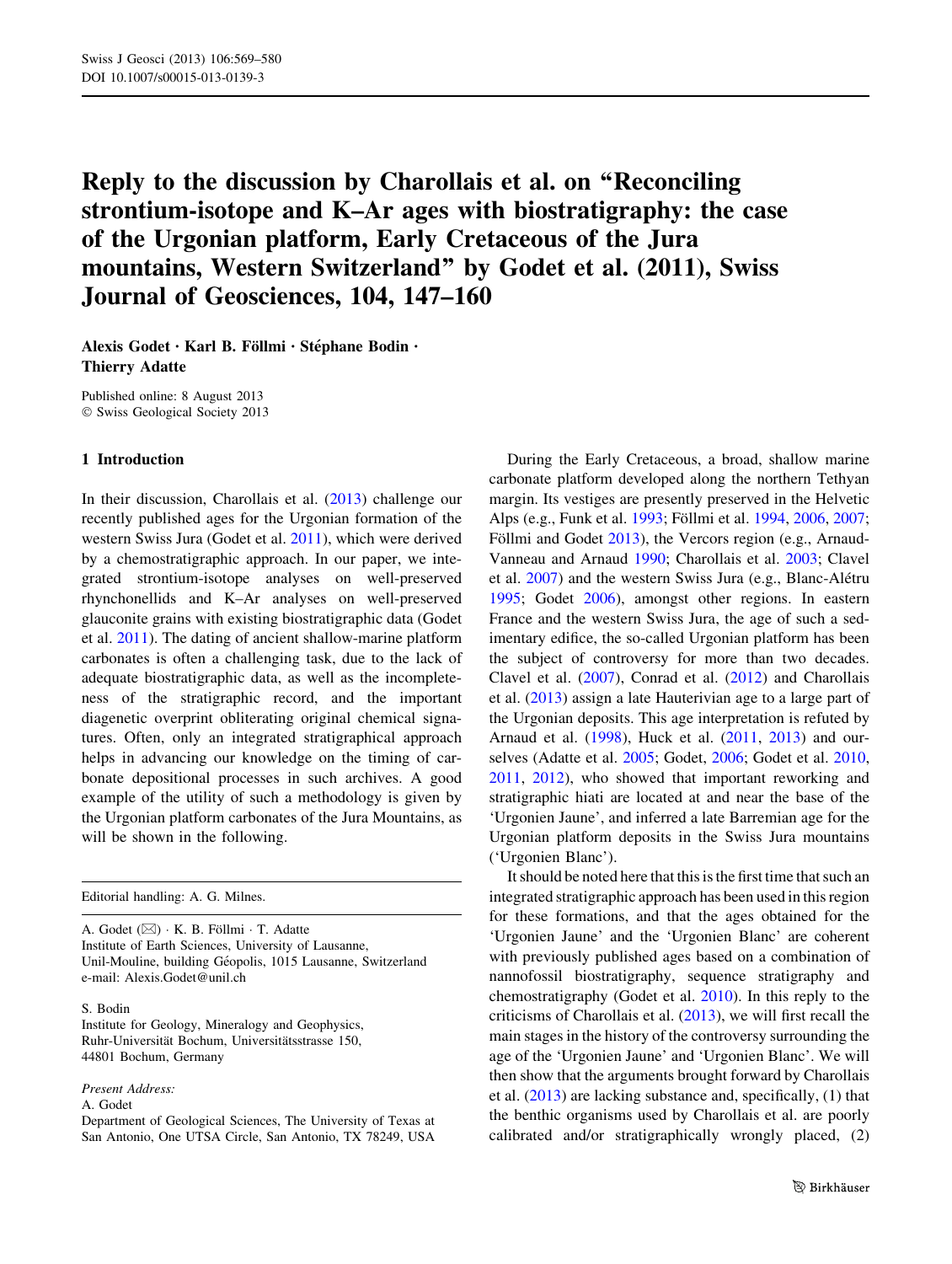that our chemostratigraphic interpretations and subsequent integrated stratigraphic framework for the Jura Mountains permit long-distance correlation, and (3) that, more in general, the development of Urgonian-type platform ecosystems required peculiar palaeoenvironmental conditions, which were not encountered during any time period of the Hauterivian, but only from the late Barremian onwards.

#### 2 Historical framework of a long-lasting dilemma

The historial framework of the ''Urgonian'' controversy is summarized in Fig. [1](#page-2-0). In [1847–1849](#page-9-0), D'Orbigny defined the Urgonian Formation at Orgon (south of France), as a massive calcareous facies rich in rudists. Based on the finding of similar fauna, Desor and Gressly ([1859](#page-9-0); see Fig. [1](#page-2-0), column 2) attributed the term ''Urgonian'' to the limestones that follow on the top of the 'Pierre Jaune de Neuchâtel' in the western Swiss Jura. It thus replaced part of the "Terrain Crétacé du Jura'' of de Montmollin ([1835](#page-9-0); see Fig. [1,](#page-2-0) column 1), which was also known as 'Néocomien' (Thurmann [1835\)](#page-10-0) and correlatable with the chalk or the greensands from other European areas. The view of Desor and Gressly was later confirmed by Jaccard [\(1869;](#page-10-0) see see Fig. [1,](#page-2-0) column 3). The Urgonian Formation from the Neuchâtel area was then split into two members, the lower and the upper Urgonian ('Urgonien Jaune' and 'Urgonien Blanc', respectively), although Desor and Gressly ([1859](#page-9-0)) stated that there were no clear differences in terms of fossils content between these two members.

The question of the age of the historical 'Néocomien' has always been a source of debate. Although most geologists from the second part of the nineteenth century rapidly agreed that the formations first described by de Montmollin ([1835\)](#page-9-0) certainly belong to the Cretaceous, it was only in 1874 that Renevier attributed a Hauterivian age to the formations located between the Valanginian 'Calcaire roux' and the 'Urgonien' formations (Fig. [1](#page-2-0), column 4). On the other hand, Baumberger [\(1901](#page-8-0); see Fig. [1](#page-2-0), column 5) introduced the term ''Barremian'' of Coquand ([1862\)](#page-9-0) to characterize the age of the 'Urgonien Jaune', whereas the 'Urgonien Blanc' would be Aptian in age. By replacing the term ''Urgonian'' previously used in the vicinity of Neuchâtel (e.g., Jaccard [1869\)](#page-10-0) by ''Barremian'', Baumberger ([1901\)](#page-8-0) attributed a chronostratigraphic name to a lithostratigraphic unit, without any biostratigraphical evidence such as ammonites. His conclusions are only based on the occurrence of similar fauna—especially rudists—between the south of France and the western Switzerland. Moreover, Baumberger ([1901\)](#page-8-0) recognized no break in the sedimentation, so that the lower and the upper 'Pierre Jaune de Neuchâtel' would be early and late Hauterivian in age, respectively.

The next main step in the evolution of ideas on the stratigraphy of this historical succession was made by Remane et al. [\(1989](#page-10-0)), who compiled all the available data, as well as new ones (Fig. [1,](#page-2-0) column 6). Some divergences arose: Conrad and Masse ([1989,](#page-9-0) p. 322) concluded that the Hauterivian–Barremian boundary may fall somewhere within the 'Urgonien Blanc', whereas Arnaud-Vanneau and Masse [\(1989](#page-8-0), p. 272) attributed the main part of the same formation to the Barremian or even to the late Barremian. Their conclusion is mainly based on the presence of Paracoskinolina reicheli at the base of the rudist-bearing 'Urgonien Blanc' at Eclépens (Zweidler [1985](#page-11-0)).

In a series of papers published since the beginning of the 1980s, and especially after 1989, two main schools of thought emerged concerning the age of the Urgonian Formation, not only in Switzerland but also in the south of France. On one hand, a research team mainly based at Geneva analysed sections from the Vocontian Trough to the Vercors and the western Swiss Jura. They succeeded in establishing an orbitolinid biozonation (e.g., Schroeder et al. [1968](#page-10-0), [2000](#page-10-0), [2002\)](#page-10-0), which is based on the evolution of four phylogenetical lineages of these benthic foraminifers calibrated against ammonites from the Ardèche region. Other benthic organisms such as rudists were calibrated against the ammonite biozonation with the help of this biostratigraphic scheme (Masse et al. [1998](#page-10-0)). Along with the biostratigraphical approach, sequence stratigraphy was performed in sections from the south of France to the Western Swiss Jura. The results highlighted the progradation of the Urgonian platform, from the early Hauterivian to the early Barremian (Clavel et al. [1995](#page-9-0); Charollais et al. [2003\)](#page-9-0). As a consequence, the above-mentioned authors attributed a ''continuous'' character to the sedimentation during the Early Cretaceous in the Western Swiss Jura, since they did not recognize any subaerially-exposed sequence boundary. This implies that the Hauterivian–Barremian boundary would fall within the 'Urgonien Blanc' (Clavel et al. [1995;](#page-9-0) Fig. [1](#page-2-0), column 8).

On the other hand, Arnaud-Vanneau and Arnaud [\(1990](#page-8-0); see Fig. [1](#page-2-0), column 7) and Arnaud et al. [\(1998](#page-8-0)) used the same tools—i.e., orbitolinids and sequence stratigraphy. Contrary to Schroeder et al. ([2002\)](#page-10-0), Arnaud et al. ([1998\)](#page-8-0) used the association of these large benthic foraminifera present in rocks rather than the phylogenetical lineages. Their orbitolinids zonation was calibrated with respect to ammonite biozones in sections from the Vercors where ammonite-dated formations surround orbitolinids-bearing sediments. Moreover, these authors highlighted phases of emersion associated with sequence boundaries, which may thus represent significant hiati. In particular, a major break in sedimentation may be located at the top of the 'Pierre Jaune de Neuchâtel', implying that sediments from the late Hauterivian to the latest early Barremian are absent. They thus postulated that both the 'Urgonien Jaune' and the 'Urgonien Blanc' are late Barremian in age (Arnaud et al. [1998](#page-8-0); Arnaud [2005](#page-8-0): 7 in Fig. [1](#page-2-0)).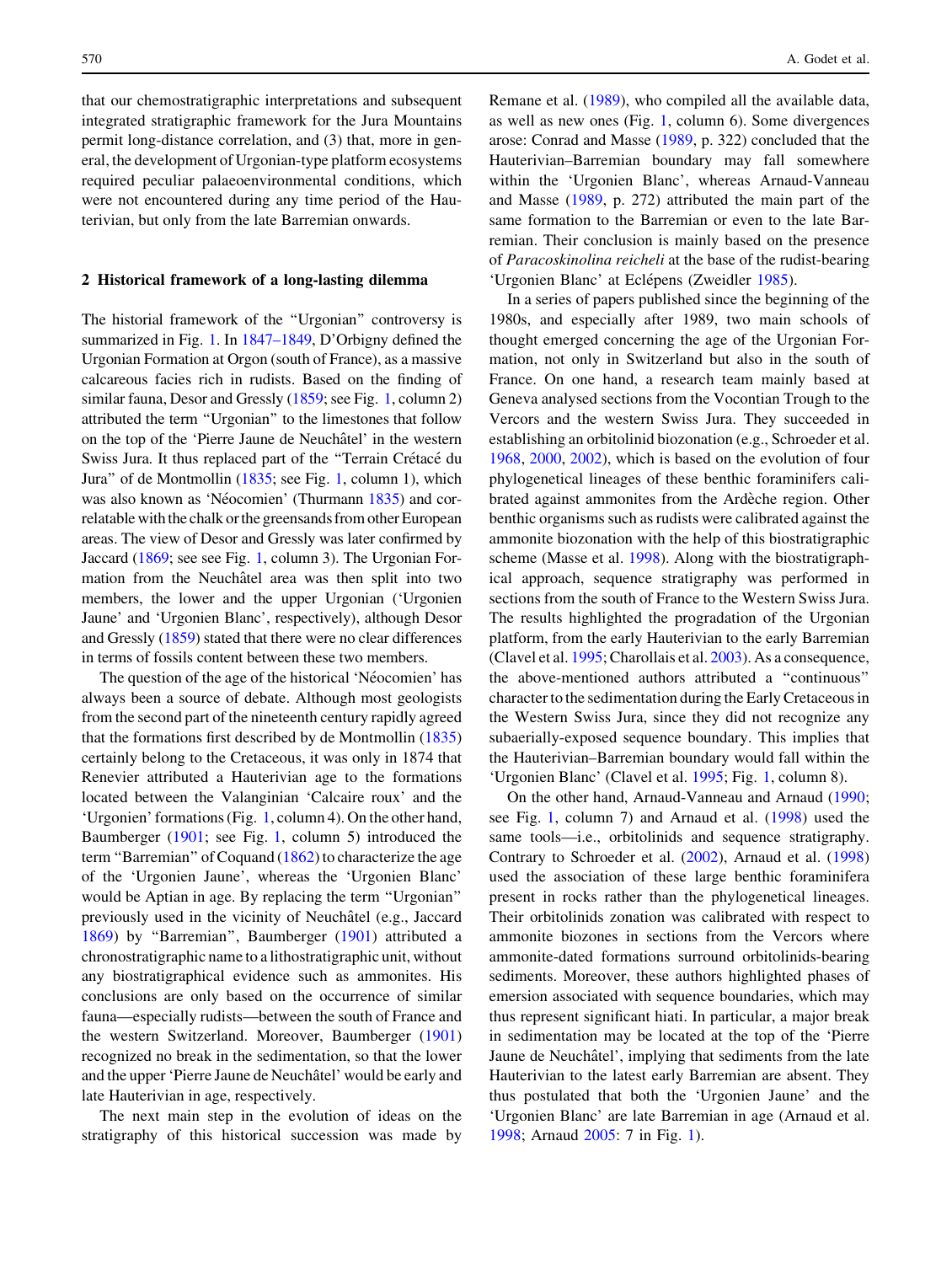<span id="page-2-0"></span>

Fig. 1 Historical succession of the Hauterivian stage defined in the Neuchâtel area (modified from Godet [2006](#page-9-0)). The main lithologies are briefly described. The evolution of microfacies is compiled from Blanc-Alétru [\(1995](#page-8-0)) and Godet [\(2006](#page-9-0)), following the nomenclature of Arnaud-Vanneau and Arnaud [\(2005](#page-8-0)). The different stratigraphic schemes (right-hand side of the figure) correspond to: 1 Thurmann [1835;](#page-10-0) 2 Desor and Gressly [1859](#page-9-0); 3 Jaccard [1869](#page-10-0); 4 Renevier [1874](#page-10-0); 5

Baumberger [1901;](#page-8-0) 6 Remane [1989](#page-10-0) (modified); 7 Arnaud-Vanneau and Arnaud [1990](#page-8-0); 8 Clavel et al. [1995;](#page-9-0) 9 Godet et al. [2010](#page-10-0), [2011,](#page-10-0) this work. Abbreviations of the names of the formations: CR Calcaire Roux, MA Marnes à Astieria, MBH Marnes Bleues d'Hauterive, MKZ Mergelkalk zone, PJN Pierre Jaune de Neuchâtel, MU Marnes d'Uttins, MR Marnes de la Russille

From this brief historical overview, it is clear that the term ''Urgonian'' is used in three different contexts. Firstly, ''Urgonian Formation'' designates shallow-marine carbonate facies rich in rudists, following the original definition of D'Orbigny ([1847–1849\)](#page-9-0). Secondly, "Urgonian" in the terms 'Urgonien Jaune' and 'Urgonien Blanc' (Fig. 1) designates local lithostratigraphic divisions of the Urgonian Formation s.l. in the western Swiss Jura; whereas rudists are encountered in the 'Urgonien Blanc', which thus exhibits the typical facies of Urgonian limestones, these organisms are absent from the 'Urgonien Jaune'. Thirdly, these facies were deposited in shallow marine environments of the northern Tethyan margin, generally called the Urgonian platform.

## 3 Biostratigraphy

## 3.1 The problem of the scarcity of ammonites in the western Swiss Jura

In shallow marine carbonate environments, biostratigraphical dating mainly relies on the finding and identification of benthic organisms such as large foraminifera, algae, echinoids, bryozoans or rudists. The robustness of shallow water, biostratigraphic ages strongly relies on the calibration of the stratigraphic ranges of the species under consideration against fossil groups, for which their biostratigraphic utility is well established, such as ammonites and calcareous nannofossils. These latter groups are only present in certain horizons and members of the western Swiss Jura platform succession. Ammonites, for example, were identified in the 'Marnes Bleues d'Hauterive' and the 'Marnes d'Uttins', where they provided important biostratigraphic anchor points (Busnardo and Thieuloy [1989](#page-9-0); Godet et al. [2010\)](#page-10-0). Unfortunately, the stratigraphic positions of particularly important ammonites have been shifted from one publication. An ammonite of particular concern is Lyticoceras sp. (FSL 89933), which was originally found by Mouty ([1966\)](#page-10-0) at Confort (eastern France). Mouty [\(1966](#page-10-0), p. 82) himself described this ammonite (identified as Leopoldia? sp.) from a 2.5 m thick marly and calcareous interval, which ends 3.35 m below the limit between the 'Pierre Jaune de Neuchâtel' and the Urgonian Formation, at ''Grand Essert'', on the southern side of the Valserine River. Mouty ([1966](#page-10-0)) himself did not cite a single ammonite from the Urgonian, which he placed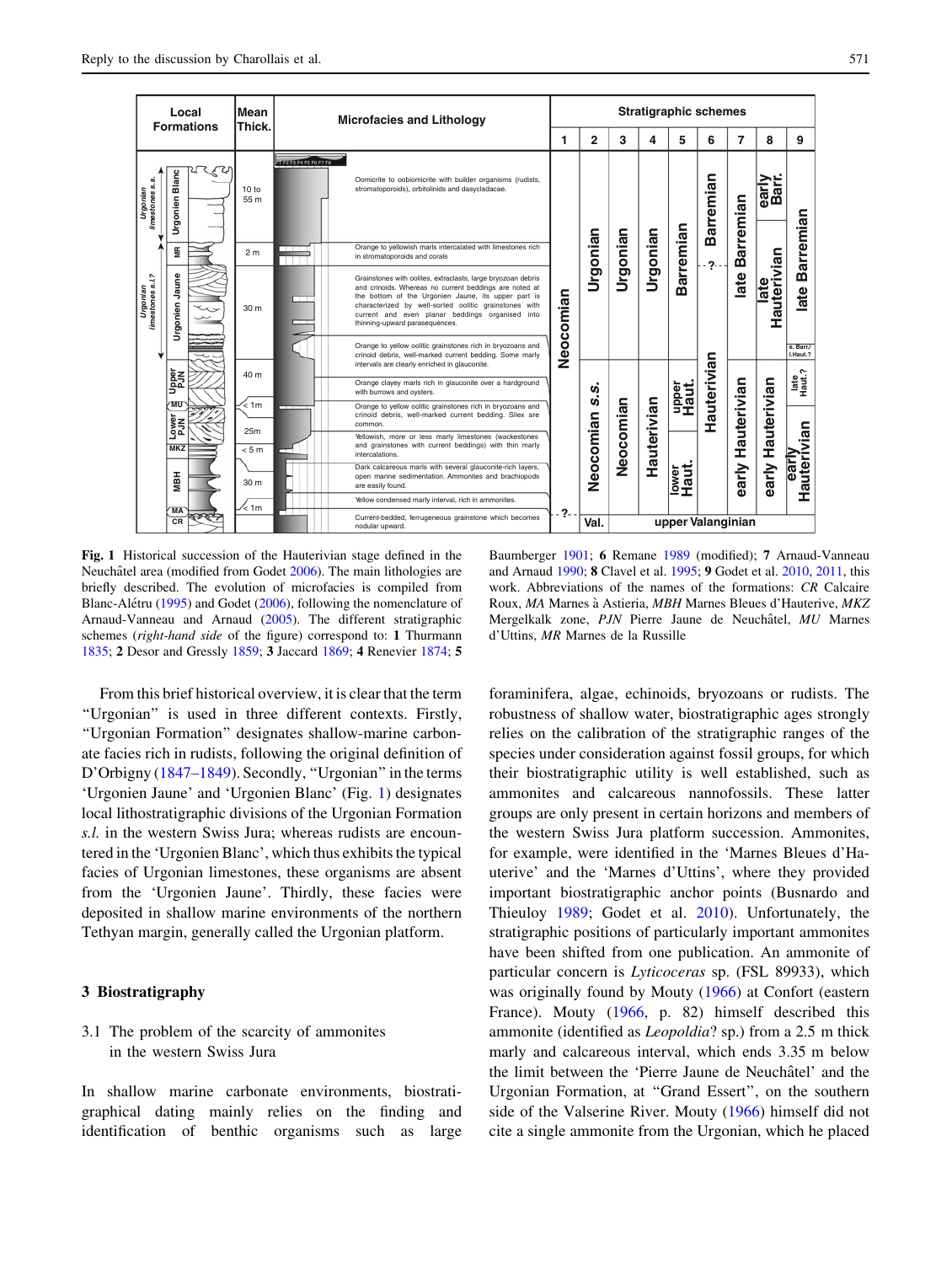entirely in the Barremian. Busnardo and Thieuloy ([1989\)](#page-9-0) subsequently reinterpreted this specimen as a Lyticoceras sp., but still from within the 'Pierre Jaune de Neuchâtel', thus indicating the L. nodosoplicatum to the S. sayni ammonite zone (Godet et al. [2010\)](#page-10-0). Clavel et al. [\(2007](#page-9-0)), however, moved the stratigraphic position of this ammonite into the overlying 'Urgonien Jaune', without any argument or specification. In their present comment, Charollais et al. [\(2013](#page-9-0)) quote the ammonite finding as follows: ''Lyticoceras sp. (FSL89933): a specimen was ''found by A. Mouty at the top of the Pierre Jaune at Confort'' […] Re-determined as "gr. Lyticoceras/Cruasiceras sp.", this ammonite dates the lowermost part of the UJ either from the top of the Early Hauterivian or the bottom of the Late Hauterivian (Cruasense Subzone of the Sayni Zone; Clavel et al. [2007\)](#page-9-0)''. Our visit to the outcrop confirms that the ammonite was originally found in a more marly interval within the 'Pierre Jaune de Neuchâtel', which may correspond to the 'Marnes d'Uttins'. We therefore stay with the original description by Mouty [\(1966](#page-10-0)). This ammonite thus dates the upper 'Pierre Jaune de Neuchâtel' and, potentially, part of the 'Marnes d'Uttins', as the late Hauterivian Subsaynella sayni ammonite zone, following the redetermination of Busnardo and Thieuloy ([1989\)](#page-9-0) and Clavel et al. [\(2007](#page-9-0)). This age assignment by no means implies that the base of the 'Urgonien Jaune' is of the same age, as suggested by Charollais et al. ([2013\)](#page-9-0).

### 3.2 Calibrating the stratigraphic repartition of orbitolinids

The repartition of orbitolinids is widely used when assessing the age of shallow marine carbonate successions. During the last two decades, much effort has gone into the refinement of the stratigraphic calibration of this group against ammonite biozonation by Annie Arnaud-Vanneau and Hubert Arnaud (University of Grenoble). Their pioneering work provided the foundation for such a calibration with the detailed study of the Glandasse and Urgonian Limestone Formations from the Vercors and the Chartreuse (Arnaud-Vanneau [1980](#page-8-0)). In addition, Arnaud [\(1981](#page-8-0)) provided an in-depth and well documented biostratigraphic scheme for contemporaneous slope deposits from the Devoluy massif. Further syntheses appeared in Arnaud-Vanneau and Arnaud ([1990\)](#page-8-0), Arnaud et al. [\(1998](#page-8-0)), and Arnaud [\(2005](#page-8-0)). In parallel with these works, an alternative orbitolinid range chart was developed by a second group of researchers (e.g., Clavel et al. [1987,](#page-9-0) [2007,](#page-9-0) [2010](#page-9-0); Schroeder et al. [2002;](#page-10-0) Charollais et al. [2003\)](#page-9-0). Due to differences in the calibration of orbitolinids against ammonite zones, this alternative orbitolinid scheme is offset by a half to a whole stage, compared to that of Arnaud  $(2005)$ ; see also Föllmi [2008\)](#page-9-0). For instance, Arnaud ([2005](#page-8-0)) and Clavel et al. ([2007,](#page-9-0)

[2010](#page-9-0)) calibrated the onset of Praedictyorbitolina carthusiana to the late Barremian (Gerardthia sartousiana ammonite zone), and to the late Hauterivian (late Plesiospitidiscus ligatus ammonite zone), respectively. Moreover, according to Schroeder et al. [\(2002](#page-10-0)), the range of this species begins at the boundary between the transgressive and highstand systems tracts Ha5, whereas Clavel et al. ([2010\)](#page-9-0) places the same bio-event at the base of the depositional sequence Ha6, thereby suggesting discrepancies in the calibration of this species within the same research group.

The stratigraphic calibration of orbitolinids by Clavel and co-authors has been challenged several times. For instance, in the Helvetic Alps, orbitolinids found in the upper Schrattenkalk Formation were ascribed to the late Aptian by Schroeder et al. ([2007\)](#page-10-0). Ammonites found in the Plaine Morte Bed, which lies within the Grünten Member on top of the Schrattenkalk Formation, have been identified and attributed to the Deshayesites deshayesi—Deshayesites weissi ammonite zones boundary, which falls in the early Aptian (Föllmi and Gainon  $2008$ ). The latter dating thus contradicts the one derived from orbitolinids biostratigraphy, and is coherent with the dating of the drowning of Urgonian-type carbonate platforms in various peri-Tethyan settings (Arnaud-Vanneau and Arnaud [1990;](#page-8-0) Peybernès et al. [2000](#page-10-0); Castro et al. [2001,](#page-9-0) [2008](#page-9-0); Föllmi et al. [2007](#page-9-0); Föllmi [2008](#page-9-0); Burla et al. 2008; Huck et al. [2012](#page-10-0); Leonide et al. [2012;](#page-10-0) see also Fig. [2\)](#page-4-0).

Finally, not only Arnaud-Vanneau and Arnaud [\(1990](#page-8-0)), Arnaud  $(2005)$  $(2005)$ , Föllmi  $(2008)$  $(2008)$  and Föllmi and Gainon [\(2008](#page-9-0)), but also Schroeder et al. [\(2010](#page-10-0)) have challenged the orbitolinid biostratigraphic scheme of Clavel et al. [\(2010](#page-9-0)). The stratigraphic distribution of large benthic foraminifera in sections from the eastern Arabian Plate reveals some significant offsets. For instance, the range of *Eopalorbito*lina charollaisi begins in the early Barremian for Schroeder et al. [\(2010](#page-10-0)), whereas Clavel et al. ([2010\)](#page-9-0) extended it into the late Hauterivian Balearites balearis ammonite zone, apparently without any supporting ammonite fauna. Similarly, the Eopalorbitolina transiens zone of Schroeder et al. ([2010\)](#page-10-0) ranges from the Coronites darsi to the Avramidiscus vandenheckii ammonite zones (late early and early late Barremian, respectively), whereas it may already begin in the early Barremian Nicklesia nicklesi ammonite zone for Clavel et al. [\(2010](#page-9-0)). Here again, it is important to stress that the calibration proposed by Clavel et al. [\(2010](#page-9-0)) lacks significant backup by ammonite biostratigraphy. It is for these reasons that we suggest that the orbitolinid biostratigraphic scheme of Clavel et al. [\(2010](#page-9-0)) should be treated with great caution. This is also valid for any biostratigraphic scheme that has been calibrated against ammonite biozones via the aforementioned orbitolinid calibration sensu Clavel (e.g., rudists, dasycladacean green algae, echinids). For instance,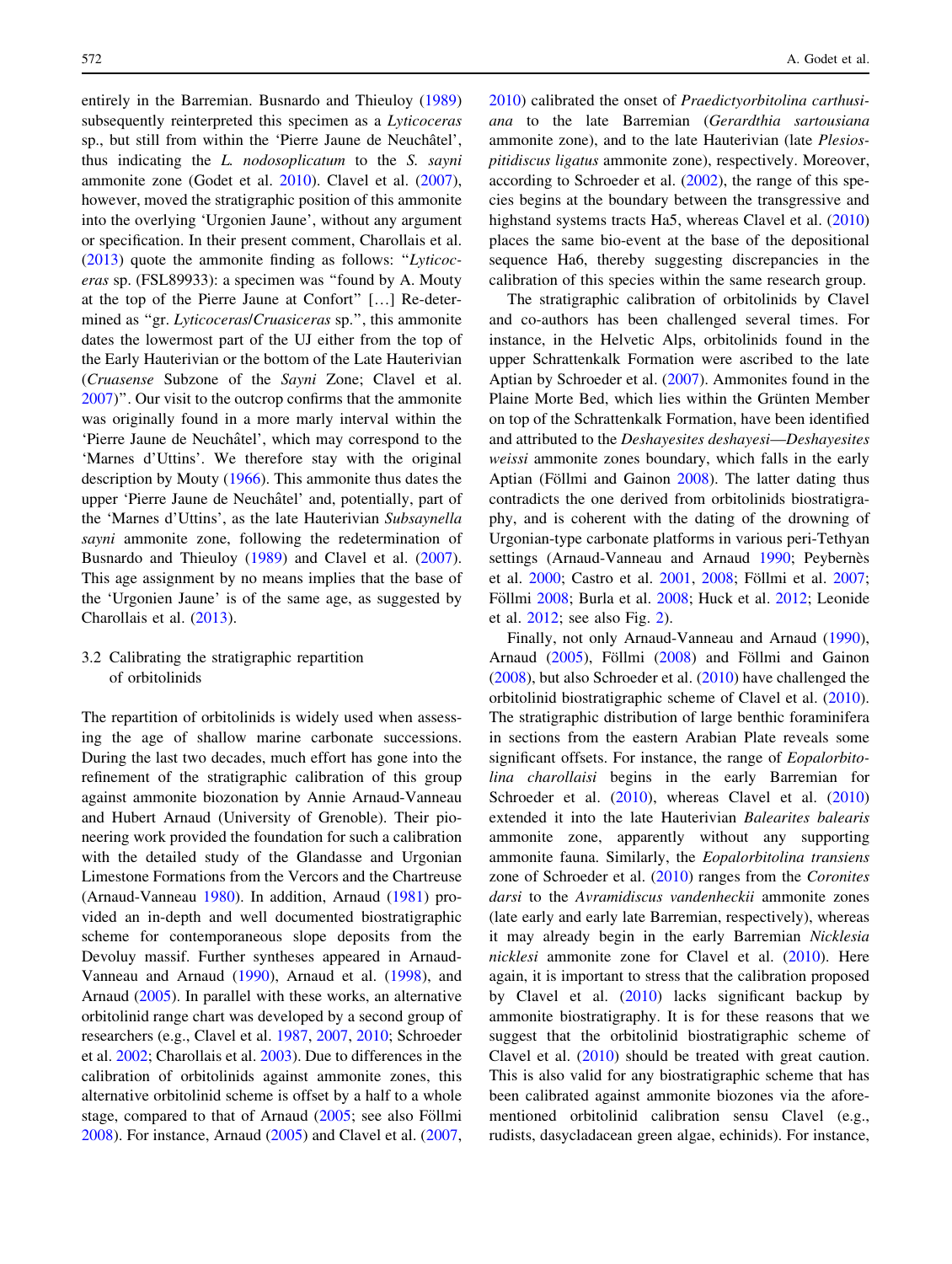<span id="page-4-0"></span>

Fig. 2 Dating of Urgonian-type limestone in various peri-Tethyan locations. Whereas its attribution to the late Barremian seems commonly agreed, a late Hauterivian age, as proposed by Charollais et al. ([2013\)](#page-9-0) is shifted by nearly 3 Ma

Charollais et al. [\(2013](#page-9-0)) use the dasycladacean green algae Falsolikanella (Praturlonella) danilovae as a marker for the Hauterivian and early Barremian in their Fig. 2, whereas Masse and Fenerci-Masse [\(2011](#page-10-0)) stated that ''the dasycladale Falsolikanella danilovae (Radoicic) and "Neotrocholina" friburgensis Reichel as well, are present in these beds, data which imply that the corresponding interval is Barremian''. In fact, these authors place most of the rudist-bearing, Urgonian-type shallow marine limestone from the Marseille area in the Barremian and even in the late Barremian (Masse and Fenerci-Masse [2011,](#page-10-0) p. 682). Leonide et al. ([2012\)](#page-10-0) also report the occurrence of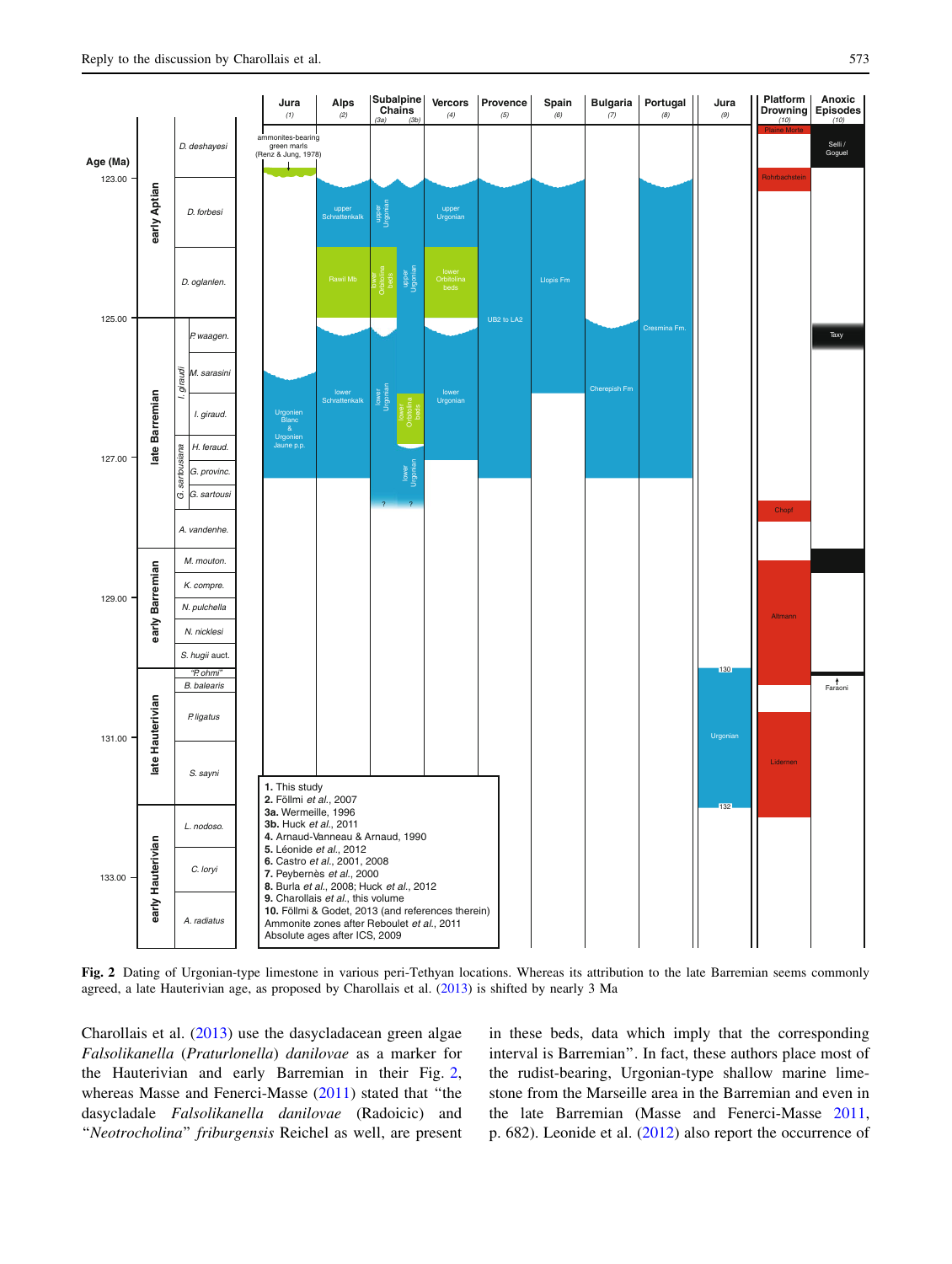F. danilovae in beds belonging to the late Barremian Gerardthia sartousiana ammonite zone, whereas the range of this species ends at the lower limit of the G. sartousiana after Charollais et al. ([2013\)](#page-9-0). Other biostratigraphical data led Leonide et al. [\(2012](#page-10-0)) to attribute rudist-rich limestones belonging to the Urgonian platform to the late Barremian– early Aptian.

# 3.3 Sedimentological and biostratigraphic evidence for reworking

The issue concerning calcareous nannofossils was already discussed in Godet et al. [\(2012](#page-10-0)). Within the same samples, three different experts observed both late Hauterivian and late Barremian nannofloras (see Clavel et al. [2007](#page-9-0); Conrad et al. [2012](#page-9-0); Godet et al. [2010,](#page-10-0) [2012](#page-10-0) for details). It is important to note—and this is overlooked by Charollais et al. ([2013\)](#page-9-0) that the sedimentological context of the lower part of the 'Urgonien Jaune' may explain this apparent juxtaposition of ages. The calcareous nannofossils have been sampled 11 and 16 m above the 'Pierre Jaune de Neuchâtel'/'Urgonien Jaune' boundary as defined in Godet et al. [\(2010](#page-10-0)). This limit is characterized by erosive pockets filled in by calcareous conglomerates and by boring traces. Moreover, perforated and oyster-encrusted pebbles and blocks were encountered in the same levels where the calcareous nannofossils have been observed (Godet et al. [2010\)](#page-10-0), suggesting an intense reworking induced by strong currents. We thus believe than the occurrence of two sets of calcareous nannofossils, one indicative of the late Hauterivian and one indicative of the late Barremian, is not incompatible given the sedimentological context. It only reflects at the nanno-scale the reworking that is observed in the outcrop and within thin sections. In the latter, extraclasts are common and are suggestive of reworking, as is demonstrated by the presence of Tintinnopsella longa (Tithonian–Hauterivian) within an extraclast, as stated and illustrated in Blanc-Alétru [\(1995](#page-8-0)). Bryozoan fauna also indicate strong reworking: Walter [\(1993](#page-11-0)) studied a faunistic assemblage located in grey marls within the 'Urgonien Jaune' at Vaulion (in north of the canton of Vaud). He deduced an early Hauterivian age but also strongly underlines the occurrence of some species that are characteristic of the early and late Barremian of the Drôme and Ardèche departments of southeastern France, respectively. This mixing of fauna thus supports an intense degree of reworking, which has been previously evidenced by sedimentological features (calcareous conglomerate with perforated and oyster-encrusted blocks, channelizing structures) reported in the first 18 m above the Pierre Jaune de Neuchâtel/'Urgonien Jaune' boundary of the Eclépens section by Godet et al. ([2010](#page-10-0)). A similar conclusion can be drawn from ostracods identified in samples from the Vaulion, Boveresse and La Russille sections, where a late Hauterivian/Barremian assemblage has been described by Clavel et al. [\(1994](#page-9-0)).

Stating that we reject most fossil groups is too simplistic. Instead, we applied a critical and integrated approach to all available datasets in order to construct a robust stratigraphic model. This includes describing the sedimentology of biostratigraphic samples, in order to assess whether they provide a depositional or reworking age. By adopting this scientific approach we were able to understand why late Hauterivian and late Barremian nannoflora were found in the same samples, and subsequently to propose an adequate interpretation of our Sr-isotope data.

## 4 Sr-age model: the advantage of an integrated stratigraphic approach

With the development and improvement of new stratigraphic techniques in the last three decades, it became important to integrate as much information as possible in order to provide the scientific community with the most accurate stratigraphic model. This led to exciting scientific challenges. This is the case of the Barremian–Aptian sedimentary succession of the Arabian Plate, which has been recently extensively studied for its biostratigraphy, sequence stratigraphy and chemostratigraphy (van Buchem et al. [2010\)](#page-11-0). Such an approach becomes even more challenging when applied in shallow-marine carbonate environments, where time gaps and associated meteoric diagenesis potentially had a strong impact on the completeness and preservation state of sedimentary archives (Vail et al. [1977,](#page-11-0) [1987;](#page-10-0) James and Choquette [1984](#page-10-0); Tucker and Wright [1990](#page-10-0); Schlager [2005](#page-10-0); Catuneanu [2006](#page-9-0)). It is with such scientific concepts in mind that we interpreted our 87Sr/86Sr dataset. Although sequence stratigraphic issues have been already discussed in a former set of Discussion/Reply articles (Godet et al. [2010](#page-10-0), [2012](#page-10-0); Conrad et al. [2012](#page-9-0)), they provide valuable insights which need to be included when dealing with Sr-model ages.

The main criticisms of Charollais et al. ([2013\)](#page-9-0) are reported below, together with an explanation of our view:

• For the 'Marnes bleues d'Hauterive', Charollais et al. [\(2013](#page-9-0)) make the following comments: ''Godet et al. [\(2011](#page-10-0)) used these five consolidated values to calculate an ''absolute'' numerical age''. The latter ''corresponds particularly well to the age range to be extended from the biostratigraphical indications calibrated against the most recent time table compiled by the International Commission on Stratigraphy'' (ICS [2009\)](#page-10-0). ''To us, however, this seems to be more the results of a circular calculation''. We firmly contest this allegation. We first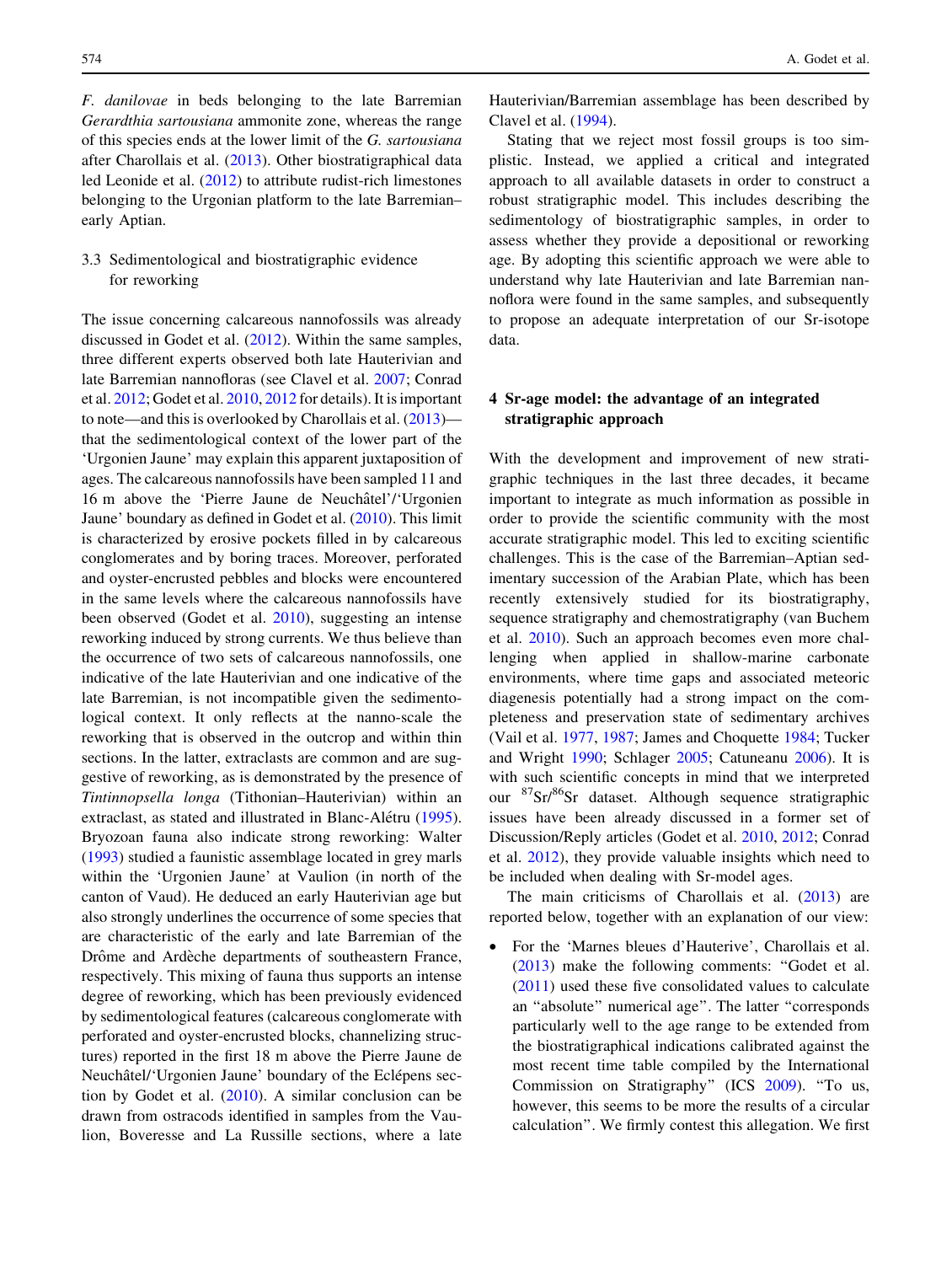plotted our  ${}^{87}Sr/{}^{86}Sr$  data against our reference curve, which was calibrated against ammonite biostratigraphy. We subsequently derived a mean numerical age using ICS [\(2009](#page-10-0)). Alongside, we examined the range of available biostratigraphical data for the 'Marnes bleues d'Hauterive' (L. nodosoplicatum to lowermost C. loryi) and derived a range of absolute ages. These ages are thus based on ammonite stratigraphy in this particular formation in the western Swiss Jura (e.g., Busnardo and Thieuloy [1989](#page-9-0)), whereas the  ${}^{87}Sr/{}^{86}Sr$  reference curve was calibrated with ammonite faunas found in the Vocontian Basin (see Bodin et al. [2009](#page-8-0) and references therein). Those two biostratigraphies are independent, especially since endemism may have affected ammonites from the western Swiss Jura (see p.140 in Busnardo and Thieuloy [1989\)](#page-9-0), and there is no risk of circular reasoning whatsoever.

- For the 'Marnes d'Uttins' and 'Pierre Jaune de Neuchâtel', Charollais et al. ([2013\)](#page-9-0) came to a conclusion which is slightly different from our. They proposed to shorten the duration of the 'Marnes d'Uttins' to the L. nodosoplicatum ammonite zones whereas we extended it into the S. sayni ammonite zone, based on (i)  ${}^{87}Sr/{}^{86}Sr$  ratios of 0.707464  $\pm$  10  $\times$  10<sup>-5</sup> (2 $\sigma$ , sample MC3a), (ii) the recommendation made by the ammonite specialist who determined the specimen discovered in the 'Marnes d'Uttins' of the Eclépens quarry (Thieuloy, pers. com. 2006), and (iii) the original position of the ammonite discovered by Mouty ([1966\)](#page-10-0) in the 'Grand Essert' section (see Chapter 3 for a detailed discussion). Moreover, Charollais et al. ([2013\)](#page-9-0) reported that three samples (MC1a, MC3a and MC4) were used to derive Sr-model age for the 'Marnes d'Uttins'. In fact, only the  ${}^{87}Sr/{}^{86}Sr$  for samples MC3a and MC4 were kept because these rhynchonellids passed all screening tests for diagenetic overprint, and because their  ${}^{87}Sr/{}^{86}Sr$  falls within the range of  $87\text{Sr}/86\text{Sr}$  values for belemnites from the L. nodosoplicatum—S. sayni ammonite zone. In other words, the  ${}^{87}Sr/{}^{86}Sr$  value for MC1a was discarded because even if the shell seemed to be nicely preserved, its Sr-isotope ratio was too high to represent a reliable age date.
- For the 'Urgonien Jaune', Charollais et al. [\(2013](#page-9-0)) put forward a late Hauterivian age. Our own conclusion was based on  ${}^{87}Sr/{}^{86}Sr$  values obtained from rhynchonellids sampled in the upper part of this formation at Pourtales; they range from  $0.707437 \pm 26 \times 10^{-5}$  to  $0.707477 \pm 15 \times 10^{-5}$  (2 $\sigma$ ). Although we only used the raw Sr-isotope data to construct our Fig. 6, we transferred the  $2\sigma$  into uncertainties on the Sr-model age in our Table 3. Based on sedimentological, sequence stratigraphic and biostratigraphical information (strong reworking in the basal part of the

'Urgonien Jaune', several stacked sequence boundaries and mixed, late Hauterivian to late Barremian calcareous nannofossils above this; Godet et al. [2010,](#page-10-0) [2011](#page-10-0)), we reduced the potential Sr-model age to 127.94 Ma for this part of the 'Urgonien Jaune', where rhynchonellids were sampled.

- For the 'Marnes de la Russille', we agree with the statement of Charollais et al. ([2013\)](#page-9-0): the attribution of this formation to the late Barremian is driven by the fact that the 'Urgonien Jaune' was previously dated as such. Moreover, if we discard the highest value of  $0.707513 \pm 36 \times 10^{-5}$  (2 $\sigma$ ), which seems to represent an issue for Charollais et al. ([2013\)](#page-9-0), then an updated age for this formation would be 126.7 Ma. This latter mean age fits even better with our age model.
- Finally for the 'Urgonien Blanc', we would like to reiterate our conclusion that more data are needed to obtain an adequate age indication. We only included this data in our Table 3 in order to strengthen this conclusion, a fact that was overseen by Charollais et al. [\(2013](#page-9-0)).

The usefulness of  ${}^{87}Sr/{}^{86}Sr$  to derive a model age for Urgonian carbonate sediments was also demonstrated in the case of the Cluses section near Geneva (department of Haute-Savoie, France; Huck et al. [2011\)](#page-10-0). At this location, the evolution of both carbon isotope composition and  $87Sr$ <sup>86</sup>Sr measured on rudist shells indicate a Barremian to early Aptian age for the Urgonian platform sediments (Huck et al. [2011](#page-10-0); see also p. 1129 in Godet et al. [2012](#page-10-0) for further details). As we always maintained,  ${}^{87}Sr/{}^{86}Sr$ -based chemostratigraphy applied to the Early Cretaceous succession of the western Swiss Jura needs to be combined with other stratigraphic approaches in order to build a robust and coherent stratigraphic framework. This includes the integration of this part of the northern Tethyan margin into a broader palaeoceanographic, palaeoenvironmental and palaeoclimatic context, as explained below.

# 5 Ecological and palaeoenvironmental considerations in favour of a late Barremian age for the rise of the Urgonian platform

The composition and diversity of carbonate-producing organisms are highly variable through geological time and mostly depend on changes in ocean environments. Under subtropical climates, increases in nutrient availability may trigger a switch from oligotrophic to mesotrophic associations (Mutti and Hallock [2003](#page-10-0)). Consequently, comparing the type of organisms constitutive of Urgonian-type carbonates with Hauterivian to Barremian palaeoenvironmental and palaeoceanographic conditions may provide a strong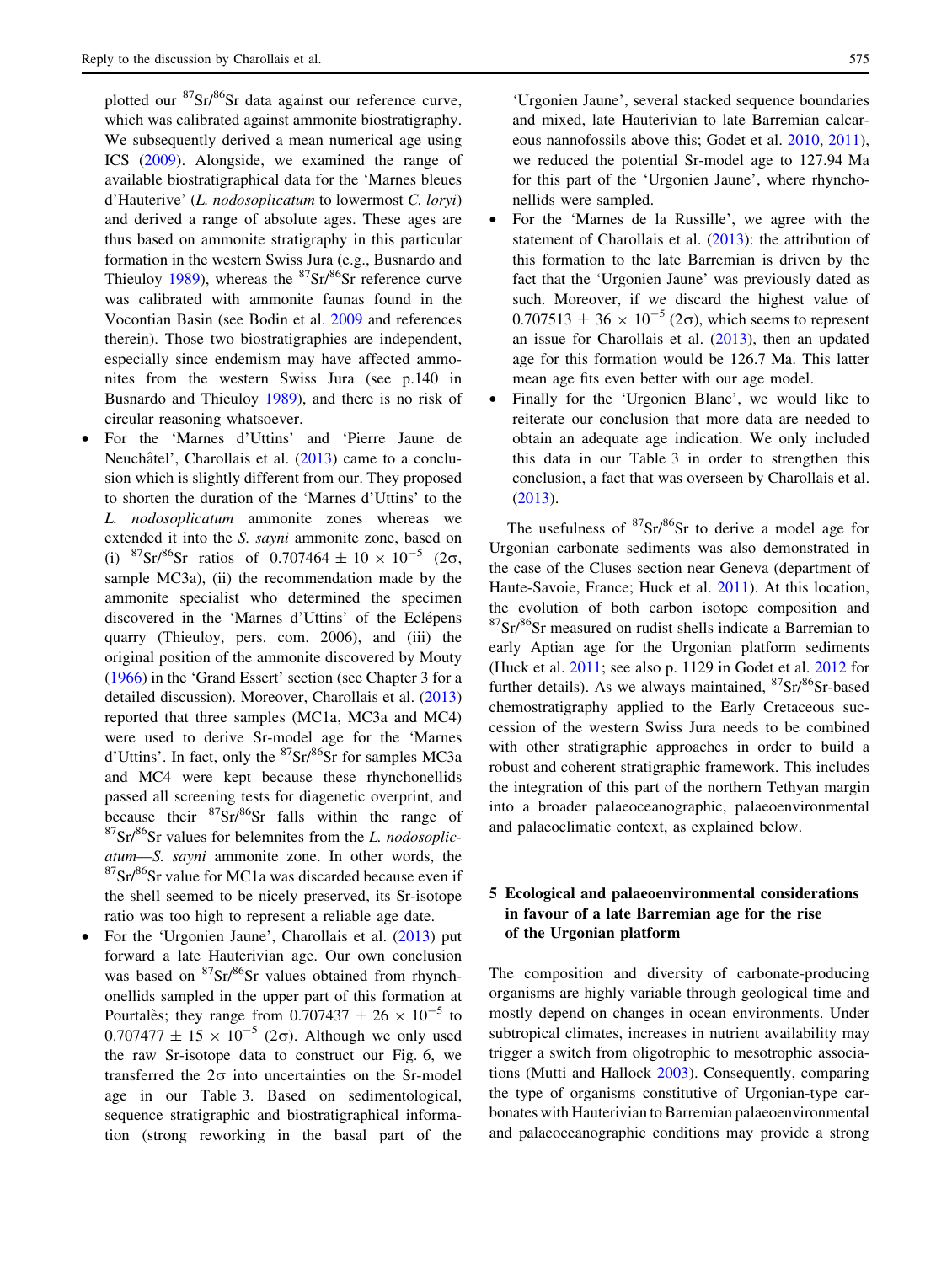constraint on the age of the rise of the Urgonian platform along the northern Tethyan margin.

The carbonate composition and the type of carbonate microfacies evolved through the 'Urgonian Jaune', 'Marnes de la Russille' and 'Urgonien Blanc'. The bryozoan and crinoidal packstone to grainstone is progressively replaced by oolitic grainstone from the base to the top of the 'Urgonien Jaune', then corals appear within the 'Marnes de la Russille' whereas the 'Urgonian Blanc' is mainly characterized by the occurrence of rudists, stromatoporoids, dasycladacean green algae and large benthic foraminifera (see Godet et al. [2010](#page-10-0), for a detailed description). This stratigraphic evolution reflects the temporal evolution from mesotrophic to oligotrophic conditions, from the time period of the deposition of the 'Urgonien Jaune' to that of the 'Marnes de la Russille' and 'Urgonien Blanc'. Phosphorus (P) represents one of the most important and limiting factors in terms of trophic levels for shallow marine ecosystems (Föllmi [1996](#page-9-0)). Interestingly, variations in phosphorus mass accumulation rates (PMAR) throughout the Hauterivian and the Barremian show a long-term negative trend from mesotrophic (early Hauterivian) to oligotrophic (late Barremian) conditions (Bodin et al. [2006\)](#page-9-0). A similar trend is observed in P concentrations measured in Early Cretaceous sediments from the western Swiss Jura, with high contents in the 'Marnes Bleues d'Hauterive' and extremely low concentrations in the upper part of the 'Urgonien Jaune' and the 'Urgonien Blanc' (see Fig. 16 in Godet et al. [2010,](#page-10-0) and discussion on the topic in Conrad et al. [2012,](#page-9-0) and Godet et al. [2012](#page-10-0)). The dominance of mesotrophic conditions during the Hauterivian, which culminated in the development of regionally important oceanic anoxia (the Faraoni episode; e.g., Bodin et al. [2006\)](#page-9-0), renders it highly improbable that Urgonian-type photozoan limestone would be produced during this time period. This is further supported by the long-term evolution of rudist species: their involvement in the life of shallow marine ecosystems increased from the Valanginian onward, reaching an important phase of diversification during the latest Barremian and the early Aptian (Skelton and Gili [2012\)](#page-10-0). This may be linked to increased  $Ca^{2+}$  and high  $CO<sub>2</sub>$ levels (Pomar and Hallock [2008\)](#page-10-0), which may be encountered under hot and humid climates. Such intertropical conditions have been inferred from the clay mineral composition of the insoluble residue of the 'Urgonien Blanc', as well as of late Barremian sedimentary rocks from the Angles section (Godet et al. [2008\)](#page-10-0). On the other hand, during the Hauterivian, the dominance of smectitic minerals in the clay fraction suggests the establishment of a seasonally-contrasted climate, which was not prone to the development of diversified rudist ecosystems.

Aside the climate, palaeoceanographic conditions also excluded the rise of Urgonian-type ecosystems during the Hauterivian along the northern Tethyan margin. In the Helvetic Alps, the late Hauterivian–early Barremian (from the B. balearis to the C. darsi ammonite zone; Bodin et al. [2006](#page-9-0)) is characterized by a major phase of carbonate platform drowning, materialized by the phosphate-rich Altmann Member and associated hardground. Triggering mechanisms for this drowning episode and associated condensation include upwelling currents that winnowed the sediments and brought nutrients onto the platform. Other evidence for upwelling currents in the western Tethys is given by the evolution of  $\delta^{13}$ C and  $\delta^{18}$ O in the highly condensed Combs sur Artuy section (department of Var; Godet [2013\)](#page-10-0). There, the entire early Barremian Kotetishvillia compressissima ammonite zone is represented by a 25 cm-thick bed, in which both  $\delta^{13}$ C and  $\delta^{18}$ O exhibit a bell-shaped trend. In the same bed, the glauconite content is relatively high  $(>20 \%)$ . Both these isotopic and sedimentological data are coherent with the onset of upwelling currents during this period of time, which would have prevented the development of healthy oligotrophic assemblages on the northern Tethyan margin.

This sedimentological and palaeoenvironmental pattern has been encountered in peri-Tethyan locations other than the western Swiss Jura and the Helvetic Alps. The onset of rudist-rich, Urgonian-type limestone in those areas is systematically dated as late Barremian (Fig. [2\)](#page-4-0), including the Vercors (e.g., Arnaud-Vanneau and Arnaud [1990\)](#page-8-0), the Gard and Ardèche Department of southern France (Arnaud-Vanneau, Arnaud and Vermeulen, pers. com. in Godet et al. [2011](#page-10-0); see also Lafarge [1978](#page-10-0); Cotillon et al. [1979](#page-9-0)). The deposition of rudist-bearing, Urgonian-type oligotrophic limestone is also dated to the late Barremian in the Subalpine Chains of Haute-Savoie (Huck et al. [2011,](#page-10-0) [2013\)](#page-10-0). In Provence, a peculiar tectonic setting may have allowed the inception of rudist-bearing sediments in the late Hauterivian, but the platform reached its maximal development in the late Barremian–early Aptian (Leonide et al. [2012](#page-10-0)). In Spain, the Los Villares Formation is dated from the Valanginian to the earliest late Barremian and is characterized by hemipelagic facies with condensation indicated by glauconite and iron oolites. Abundant ammonite findings support this age assignment, and the overlying, late Barremian-early Aptian Llopis Formation exhibits a typical Urgonian facies with corals and rudists (Castro et al. [2001,](#page-9-0) [2008](#page-9-0)). Finally in Bulgaria, Urgonian-type deposits are also dated as Barremian (Peybernes et al. [2000\)](#page-10-0).

## 6 Conclusions

Our integrated stratigraphy of the Urgonian deposits from the western Swiss Jura enables the integration of this region and stratigraphy within the palaeoenvironmental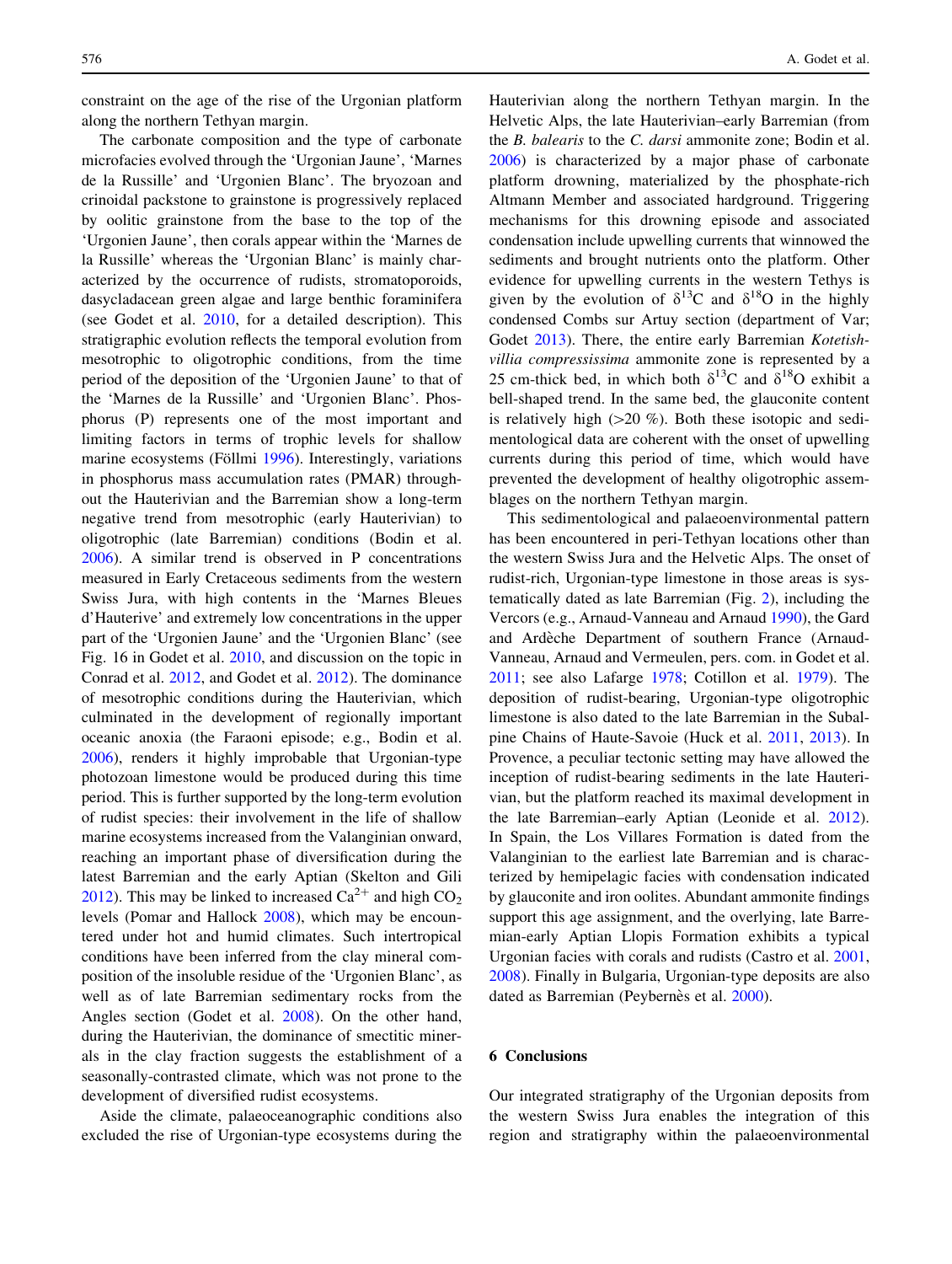<span id="page-8-0"></span>evolution of the northern Tethyan margin: In their conclusions, Charollais et al. ([2013\)](#page-9-0) state that 'no contradiction exists between the conclusions drawn from our palaeontological data on one side and the few consolidated data derived from chemostratigraphy or geochronology on the other side'. We regard this as a single-sided conclusion, which does not hold true in the light of the combined bio-, sequence and chemostratigraphic data obtained by our research group. For instance, sedimentological features clearly demonstrate the intensity of the reworking (perforated and/or oysters-encrusted pebbles, channelized features, calcareous conglomerates) and condensation (glauconitisation, phosphate-rich sediments) in the key, basal interval of the 'Urgonien Jaune', not only at Eclépens but also in the Vaumarcus and Gorge de l'Areuse sections (Godet et al. [2010\)](#page-10-0). This key interval corresponds to a time period of major platform drowning along the northern Tethyan margin (e.g., Föllmi et al. [2006](#page-9-0); Godet et al. [2010\)](#page-10-0). The rise of Urgonian-type, oligotrophic facies during this time period, as is postulated by Charollais et al. [\(2013](#page-9-0)) is unlikely because the sum of stratigraphical and palaeoceanographical information strongly counter-indicates this interference. With the improvement and multiplication of available proxies in geosciences, it becomes essential to develop multidisciplinary and integrated stratigraphic approaches such as the one that we have applied for more than a decade on the Urgonian sediments of the Jura Mountains and elsewhere. This is the reason why we are convinced that our agemodel, which is based on our interpretations of biostratigraphy and chemostratigraphy, but also takes into account the sedimentological, sequence stratigraphic and palaeoenvironmental framework of these deposits, and which implies a late Barremian age for Urgonian deposits of the western Swiss Jura, is more logical and realistic than the one put forward by Charollais et al. [\(2013](#page-9-0)). The latter is out of phase with the general palaeoceanographic and palaeoclimatological context of the Hauterivian. To this comes that comparable Urgonian sediments from other peri-Tethyan locations have been dated as (late) Barremian by experts, which are presently not involved in the western Swiss Jura problematic. They all point to the development of photozoan ecosystems with rudists and/or corals during the late Barremian. A late Barremian age as such ensures a better stratigraphic integration of the western Swiss Jura area within the history of the northern Tethyan margin.

Acknowledgments Annie Arnaud-Vanneau, Hubert Arnaud and Stefan Huck are acknowledged for their fruitful and constructive comments. We thank Geoffrey Milnes for the editorial handling. This research received the financial support of the Swiss National Foundation for Science (Projects No. 2100-067807/1, 200020- 105206/1 and 20021\_127013).

#### References

- Adatte, T., Arnaud-Vanneau, A., Arnaud, H., Blanc-Alétru, M.-C., Bodin, S., Carrio-Schaffhauser, E., et al. (Eds.). (2005). The Hauterivian-Lower Aptian sequence stratigraphy from Jura Platform to Vocontian Basin: a multidisciplinary approach (p. 181). Grenoble: University Joseph Fourier.
- Arnaud, H. (1981). De la plate-forme urgonienne au bassin vocontien: le Barrémo-Bédoulien des Alpes Occidentales entre Isère et Buëch (Vercors méridional, Diois et Dévoluy). Géologie Alpine, 12, 804.
- Arnaud, H. (2005). Sequence stratigraphy interpretation. In Adatte, T., Arnaud-Vanneau, A., Arnaud, H., Blanc-Alétru, M.-C., Bodin, S., Carrio-Schaffhauser, E., Föllmi, K.B., Godet, A., Raddadi, M.C. & Vermeulen, J. (Eds.), The Hauterivian-Lower Aptian sequence stratigraphy from Jura Platform to Vocontian Basin: a multidisciplinary approach (pp. 174–179).
- Arnaud, H., Arnaud-Vanneau, A., Blanc-Alétru, M. C., Adatte, T., Argot, M., Delanoy, G., et al. (1998). Répartition stratigraphique des orbitolinidés de la plate-forme urgonienne subalpine et jurassienne (SE de la France). Géologie Alpine, 74, 3–89.
- Arnaud-Vanneau, A. (1980). Micropaléontologie, paléoécologie et sédimentologie d'une plate-forme carbonatée de la marge passive de la Téthys : l'Urgonien du Vercors septentrional et de la Chartreuse (Alpes occidentales). Géologie Alpine, Grenoble Mém HS, 11, 874.
- Arnaud-Vanneau, A., & Arnaud, H. (1990). Hauterivian to Lower Aptian carbonate shelf sedimentation and sequence stratigraphy in the Jura and northern Subalpine chains (southeastern France and Swiss Jura). In M. E. Tucker, J. L. Wilson, P. D. Crevello, J. R. Sarg, & J. F. Read (Eds.), Carbonate Platforms: Facies, Sequences and Evolution (pp. 203–233). Oxford: Blackwell Scientific Publications.
- Arnaud-Vanneau, A., Arnaud, H. (2005). Carbonate facies and microfacies of the Lower Cretaceous carbonate platforms. In Adatte, T., Arnaud-Vanneau, A., Arnaud, H., Blanc-Alétru, M.-C., Bodin, S., Carrio-Schaffhauser, E., Föllmi, K.B., Godet, A., Raddadi, M.C. & Vermeulen, J. (Eds.), The Hauterivian-Lower Aptian sequence stratigraphy from Jura Platform to Vocontian Basin: A multidisciplinary approach (pp. 39–68).
- Arnaud-Vanneau, A., & Masse, J.-P. (1989). Les foraminifères benthiques des formations carbonatées de l'Hauterivien-Barrémien pro parte du Jura vaudois et neuchâtelois (Suisse) (pp. 257–276). XI: Mémoires de la Société neuchâteloise des Sciences naturelles.
- Baumberger, E. (1901). Uber Facies und Transgressionen der untern Kreid am Nordrande mediterrano—helvetischen Bucht im westlichen Jura. Wissenschaftliche Beilage zum Bericht der Töchterschule zu Basel, pp.1-44.
- Blanc-Alétru, M.C. (1995). Importance des discontinuités dans l'enregistrement sédimentaire de l'Urgonien jurassien. Micropaléontologie, Sédimentologie, Minéralogie et Stratigraphie Séquentielle. Géologie Alpine. Ph.D. Thesis Grenoble, Laboratoire de Géologie de l'Université I de Grenoble. Mémoire HS n24: p. 299.
- Bodin, S., Fiet, N., Godet, A., Matera, V., Westermann, S., Clément, A., et al. (2009). Early Cretaceous (late Berriasian to early Aptian) palaeoceanographic change along the northwestern Tethyan margin (Vocontian Trough, southeastern France):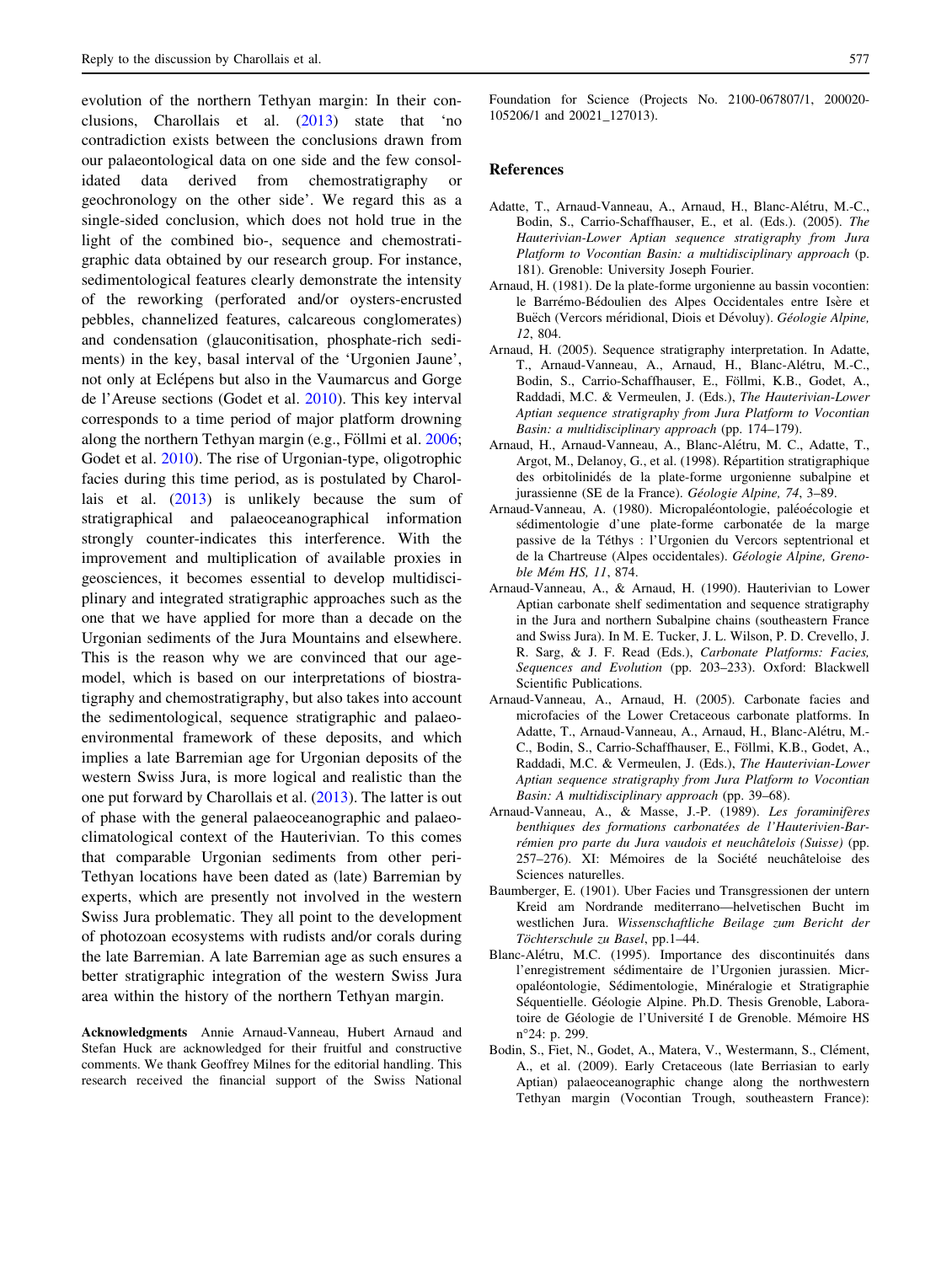<span id="page-9-0"></span> $\delta^{13}$ C,  $\delta^{18}$ O and Sr-isotope belemnite and whole-rock records. Cretaceous Research, 30, 1247–1262.

- Bodin, S., Godet, A., Vermeulen, J., Arnaud, H., Strasser, A., Fiet, N., et al. (2006). The late Hauterivian Faraoni oceanic anoxic event in the western Tethys: evidence from phosphorus burial rates. Palaeogeography, Palaeoclimatology, Palaeoecology, 235, 245–264.
- Burla, S., Heimhofer, U., Hochuli, P. A., Weissert, H., & Skelton, P. (2008). Changes in sedimentary patterns of coastal and deep-sea successions from the North Atlantic (Portugal) linked to Early Cretaceous environmental change. Palaeogeography, Palaeoclimatology, Palaeoecology, 257, 38–57.
- Busnardo, R., & Thieuloy, J.-P. (1989). Les ammonites de l'Hauterivien jurassien: révision des faunes de la région du stratotype historique de l'étage Hauterivien (pp. 101-147). XI: Mémoires de la Société neuchâteloise des Sciences naturelles.
- Castro, J. M., Company, M., de Gea, G. A., & Aguado, R. (2001). Biostratigraphy of the Aptian-Middle Cenomanian platform to basin domain in the Prebetic Zone of Alicante, SE Spain: calibration between shallow water benthonic and pelagic scales. Cretaceous Research, 22, 145–156.
- Castro, J. M., de Gea, G. A., Ruiz-Ortiz, P. A., & Nieto, L. M. (2008). Development of carbonate platforms on an extensional (rifted) margin: the Valanginian-Albian record of the Prebetic of Alicante (SE Spain). Cretaceous Research, 29, 848–860.
- Catuneanu, O. (2006). Principles of Sequence Stratigraphy (p. 375). Amsterdam: Elsevier.
- Charollais, J., Clavel, B., Granier, B., Busnardo, R., Conrad, M.A. (2013). Discussion of the paper by Godet et al. 2011 entitled ''Reconciling strontium-isotope and K-Ar ages with biostratigraphy: the case of the Urgonian platform, Early Cretaceous of the Jura Mountains, Western Switzerland'' (Swiss Journal of Geosciences, 104, 147-160). Swiss Journal of Geosciences, this volume.
- Charollais, J., Clavel, B., Schroeder, R., Busnardo, R., Decrouez, D., & Cherchi, A. (2003). La migration de la plate-forme urgonienne entre le Jura plissé et les Chaines subalpines septentrionales (France, Suisse): evolution of the Urgonian platform between the Jura and the Septentrional Subalpine Chains (France, Switzerland). Geobios, 36, 665–674.
- Clavel, B., Busnardo, R., Charollais, J., Conrad, M., Granier, B. (2010). Répartition biostratigraphique des orbitolinidés dans la biozonation a` ammonites (plate-forme urgonienne du Sud-Est de la France). Carnets de Géologie/Notebooks on Geology, Article 2010/96 (CG2010\_A06), 1–53.
- Clavel, B., Charollais, J., & Busnardo, R. (1987). Données biostratigraphiques nouvelles sur l'apparition des faciès urgoniens du Jura au Vercors. Eclogae Geologicae Helvetiae, 80, 59–68.
- Clavel, B., Charollais, J., Conrad, M. A., Jan du Chêne, R., Busnardo, R., Gardin, S., et al. (2007). Dating the progradation of the Urgonian limestone from the Swiss Jura to South East France. Zeitschrift der Deutschen Gesellschaft für Geowissenschaften, 158, 1025–1062.
- Clavel, B., Charollais, J., Schroeder, R., & Busnardo, R. (1995). Réflexions sur la biostratigraphie du Crétacé inférieur et sur sa complémentarité avec l'analyse séquentielle : exemple de l'Urgonien jurassien et subalpin. Bulletin de la Société Géologique de France, 166, 663–680.
- Clavel, B., Charollais, J., Schroeder, R., Oertli, H., & Busnardo, R. (1994). Révision de "l'Aptien" de Boveresse et nouvelle attribution chronostratigraphique de l'Urgonien du Jura neuchâtelois et vaudois. Publications du Département de Géologie et Paléontologie de l' Université de Genève, 14, 25–56.
- Conrad, M., Clavel, B., Granier, B., Charollais, J., Busnardo, R., Erba, E., et al. (2012). Discussion of: stratigraphic, sedimentological and palaeoenvironmental constraints on the rise of the Urgonian

platform in the western Swiss Jura, by A. Godet et al., Sedimentology (2010) 57, 1088–1125. Sedimentology, 59, 1121–1125.

- Conrad, M. A., & Masse, J. P. (1989). Corrélations des séries carbonatées de l'Hauterivien et du Barrémien pro-parte dans le nord-ouest vaudois (Suisse) (pp. 307-322). XI: Mémoires de la Société neuchâteloise des Sciences naturelles.
- Coquand, H. (1862). Sur la convenance d'établir dans le groupe inférieur de la formation crétacée un nouvel étage entre le néocomien proprement dit (couche à Toxaster complanatus et à Ostrea Couloni) et le néocomien supérieur (étage urgonin d'Alc. d'Orbigny). Bulletin de la Société Géologique de France, (2), 19, 531–541.
- Cotillon, P., Ferry, S., Busnardo, R., Lafargue, D., Renaud, B. (1979). Synthèse stratigraphique et paléogéographique sur les faciès urgoniens du Sud de l'Arde`che et du Nord du Gard (France S-E). Geobios, Mémoire spécial n°3, 121–139.
- de Montmollin, A. (1835). Mémoire sur le terrain Crétacé du Jura. Mémoires de la Société des Sciences Naturelles de Neuchâtel, tome, I, 49–65.
- Desor, E., & Gressly, A. (1859). Etudes géologiques sur le Jura neuchâtelois. Mémoires de la Société des Sciences Naturelles de Neuchâtel, t. IV, pp. 1-159.
- D'Orbigny, A. (1847–1849). Paléontologie française. Terrains Crétacés IV. Paris: Masson.
- Föllmi, K. B. (1996). The phosphorus cycle, phosphogenesis and marine phosphate-rich deposits. Earth-Science Reviews, 40, 55–124.
- Föllmi, K. B. (2008). A synchronous, middle Early Aptian age for the demise of the Helvetic Urgonian platform related to the unfolding oceanic anoxic event 1a (''Selli event''). Comment on the article "Sur la présence de grands foraminifères d'âge Aptien supérieur dans l'Urgonien de la Nappe du Wildhorn (Suisse centrale). Note préliminaire" by R. Schroeder, K. Schenk, A. Cherchi and B. Schwizer, Revue de Paléobiologie, 2007, 665-669. Revue de Paléobiologie, 27, 461-468.
- Föllmi, K. B., Bodin, S., Godet, A., Linder, P., & van de Schootbrugge, B. (2007). Unlocking paleo-environmental interaction from Early Cretaceous shelf sediments in the Helvetic Alps: stratigraphy is the key! Swiss Journal of Geosciences, 100, 349–369.
- Föllmi, K. B., & Gainon, F. (2008). Demise of the northen Tethyan Urgonian carbonate platform and subsequent transition towards pelagic conditions: the sedimentary record of the Col de la Plaine Morte area, central Switzerland. Sedimentary Geology, 205, 142–159.
- Föllmi, K. B., & Godet, A. (2013). Palaeoceanography of Lower Cretaceous Alpine platform carbonates. Sedimentology, 60, 131–151.
- Föllmi, K.B., Godet, A., Bodin, S. & Linder, P. (2006). Interactions between environmental change and shallow-water carbonate build-up along the northern Tethyan margin and their impact on the early Cretaceous carbon-isotope record. Paleoceanography, 21, p 16.
- Föllmi, K. B., Weissert, H., Bisping, M., & Funk, H. (1994). Phosphogenesis, carbon-isotope stratigraphy, and carbonateplatform evolution along the Lower Cretaceous northern Tethyan margin. Geological Society of America Bulletin, 106, 729–746.
- Funk, H., Föllmi, K. B., & Mohr, H. (1993). Evolution of the Tithonian-Aptian carbonate platform along the northern Tethyan margin, eastern Helvetic Alps. In J. A. T. Simo, R. W. Scott, & J. P. Masse (Eds.), Cretaceous carbonate platforms (pp. 387–407). Tulsa, OK, United States: American Association of Petroleum Geologists.
- Godet, A. (2006). The evolution of the Urgonian platform in the Western Swiss Jura realm and its interactions with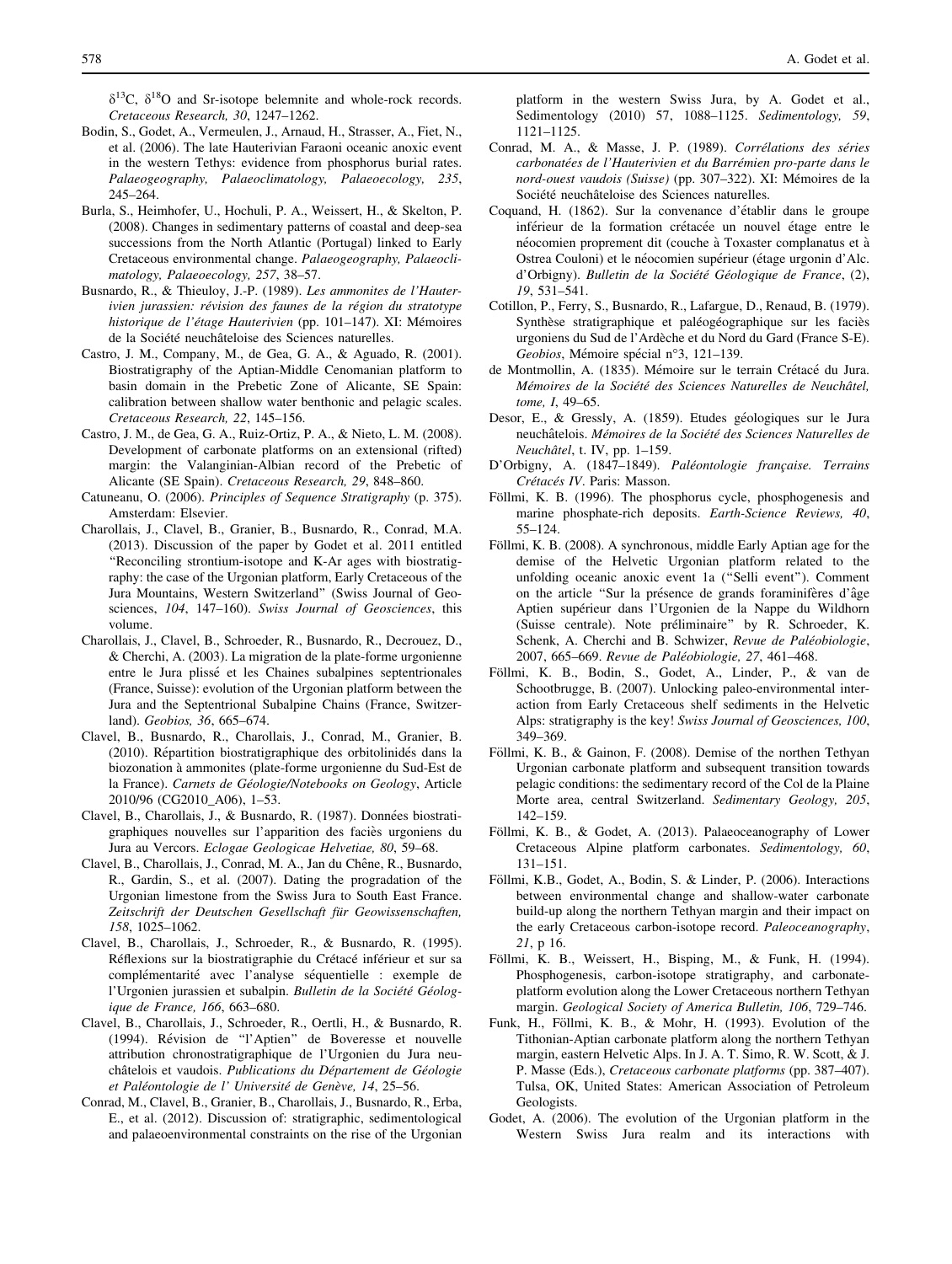<span id="page-10-0"></span>palaeoclimatic and palaeoceanographic change along the Northern Tethyan Margin (Hauterivian–earliest Aptian). PhD thesis, Université de Neuchâtel, Neuchâtel, p 405.

- Godet, A. (2013). Drowning unconformities: palaeoenvironmental significance and involvement of global processes. Sedimentary Geology, 293, 45–66.
- Godet, A., Bodin, S., Adatte, T., & Föllmi, K. B. (2008). Platforminduced clay-mineral fractionation along a northern Tethyan basin-platform transect: implications for the interpretation of Early Cretaceous climate change (Late Hauterivian-Early Aptian). Cretaceous Research, 29, 830–847.
- Godet, A., Föllmi, K. B., Bodin, S., de Kaenel, E., Matera, V., & Adatte, T. (2010). Stratigraphic, sedimentological and palaeoenvironmental constraints on the rise of the Urgonian platform in the western Swiss Jura. Sedimentology, 57, 1088–1125.
- Godet, A., Föllmi, K. B., Bodin, S., de Kaenel, E., Matera, V., Adatte, T., et al. (2012). A Late Barremian age for the onset of Urgonian-type facies in the Swiss Jura Mountains. Reply to the discussion by Conrad et al. on ''Stratigraphic, sedimentological and palaeoenvironmental constraints on the rise of the Urgonian Platform in the western Swiss Jura'' by Godet et al. (2010), Sedimentology, 57, 1088-1125. Sedimentology, 59, 1126–1132.
- Godet, A., Föllmi, K. B., Stille, P., Bodin, S., Matera, V., & Adatte, T. (2011). Reconciling Strontium-isotope and K-Ar ages with biostratigraphy: the case of the Urgonian platform, Early Cretaceous of the Jura Mountains, Western Switzerland. Swiss Journal of Geosciences, 104, 147–160.
- Huck, S., Heimhofer, U., & Immenhauser, A. (2012). Early Aptian algal bloom in a neritic proto-North Atlantic setting: harbinger of global change related to OAE1a? GSA Bulletin, 124, 1810–1825.
- Huck, S., Heimhofer, U., Immenhauser, A., Weissert, H. (2013). Carbon-isotope stratigraphy of Early Cretaceous (Urgonian) shoal-water deposits: Diachronous changes in carbonate-platform production in the north-western Tethys. Sedimentary Geology, in press.
- Huck, S., Heimhofer, U., Rameil, N., Bodin, S., & Immenhauser, A. (2011). Strontium and carbon-isotope chronostratigraphy of Barremian-Aptian shoal-water carbonates: northern Tethyan platform drowning predates OAE 1a. Earth and Planetary Science Letters, 304, 547–558.
- ICS 2009: International Stratigraphic Chart 2009. [http://www.](http://www.stratigraphy.org/upload/ISChart2009.pdf) [stratigraphy.org/upload/ISChart2009.pdf](http://www.stratigraphy.org/upload/ISChart2009.pdf) last access 21st April 2011.
- Jaccard, A. (1869). Description géologique du Jura vaudois et neuchâtelois. Matériaux pour la carte géologique de la Suisse, 6, 336 pp.
- James, N. P., & Choquette, P. W. (1984). Diagenesis 9—limestones the meteoric diagenetic environment. Geoscience Canada, 11, 161–194.
- Lafarge, D. (1978). Etude géologique du plateau de St. Remèze, Ardèche. Stratigraphie, cartographie, sédimentologie, tectonique. Thèse 3ème cycle, Université Claude Bernard, Lyon, 119 pp.
- Leonide, P., Borgomano, J., Masse, J.-P., & Doublet, S. (2012). Relation between stratigraphic architecture and multi-scale heterogeneities in carbonate platforms: the Barremian-lower Aptian of the Monts de Vaucluse, SE France. Sedimentary Geology, 265, 87–109.
- Masse, J.-P., & Fenerci-Masse, M. (2011). Drowning discontinuities and stratigraphic correlation in platform carbonates. The late Barremian-early Aptian record of southeast France. Cretaceous Research, 32, 659–684.
- Masse, J.P., Gourrat, C., Orbette, D. & Schmuck, D. (1998). Hauterivian Rudist faunas of southern Jura (France). Geobios, M.S. n°22, pp. 225–233.
- Mouty, M. (1966). Le Néocomien dans le Jura méridional (p. 256). Laboratoire de Géologie, Genève: Université de Genève.
- Mutti, M. & Hallock, P. (2003). Carbonate systems along nutrient and temperature gradients: some sedimentological and geochemical constraints. International Journal of Earth Sciences (Geol Rundsch) 92, 465–475.
- Peybernès, B., Ivanov, M., Nikolov, T., Ciszak, R., & Stoykova, K. (2000). Séquences de dépôt à l'articulation plate-forme urgonienne-bassin (intervalle Barrémien-Albien) dans le Prébalkan occidental (Bulgarie du Nord-Ouest). C.R. Acad. Sc. Paris, Sciences de la terre et des planètes/Earth & Planetary Sciences, 330, 547–553.
- Pomar, L., & Hallock, P. (2008). Carbonate factories: a conundrum in sedimentary geology. Earth-Science Reviews, 87, 134–169.
- Reboulet, S., Rawson, P. F., Moreno-Bedmar, J. A., Aguirre-Urreta, M. B., Barragán, R., Bogomolov, Y., et al. (2011). Report on the 4th International Meeting of the IUGS Lower Cretaceous Ammonite Working Group, the ''Kilian Group'' (Dijon, France, 30th August 2010). Cretaceous Research, 32, 786–793.
- Remane, J. (1989). The historical type Hauterivian of the Jura mountains : original definition, actual concept, lithostratographic subdivision (pp. 9-18). XI: Mémoires de la Société neuchâteloise des Sciences naturelles.
- Remane, J., Busnardo, R. & Charollais, J. (1989). Révision de l'étage Hauterivien (région—type et environs, Jura franco—suisse) (322 pp). Neuchâtel (Suisse): Société Neuchâteloise des Sciences Naturelles, Université.
- Renevier, E. (1874). Tableau des terrains sédimentaires formés pendant les époques de la phase organique du globe terrestre avec leurs représentants en Suisse et dans les régions classiques, leurs synonymes et les principaux fossiles de chaque étage. Bulletin de la Société vaudoise des sciences naturelles, 13, 218–252.
- Schlager, W. (2005). Carbonate Sedimentology and Sequence Stratigraphy (p. 203). Tulsa: SEPM.
- Schroeder, R. (1968). Zur Existenz tieferer Unter-Kreide in den Nord-Pyrenäen. Neues Jahrbuch für Geologie und Paläontologie, Monatshefte, 3, 174–181.
- Schroeder, R., Clavel, B., Cherchi, A., Busnardo, R., Charollais, J., & Decrouez, D. (2002). Lignées phylétiques d'Orbitolinidés de l'intervalle Hauterivien supérieur—Aptien inférieur; leur importance stratigraphique. Revue Paléobiol. Genève, 21, 853-863.
- Schroeder, R., Clavel, B., Conrad, M. A., Zanetti, L., Busnardo, R., Charollais, J., et al. (2000). Corrélations biostratigraphiques entre la coupe d'Organyà (Pyrénées Catalanes, NE de l'Espagne) et le Sud-Est de la France pour l'intervalle Valanginien-Aptien. Treballs del Museu de Geologia de Barcelona, 9, 5–41.
- Schroeder, R., Schenk, K., Cherchi, A., & Schwizer, B. (2007). Sur la présence de grands foraminifères d'âge aptien supérieur dans l'Urgonien de la Nappe du Wildhorn (Suisse centrale). Note préliminaire. Revue de Paléobiologie, 26, 665–669.
- Schroeder, R., van Buchem, F. S. P., Cherchi, A., Baghbani, D., Vincent, B., Immenhauser, A., et al. (2010). Revised orbitolinid biostratigraphic zonation for the Barremian—Aptian of the eastern Arabian Plate and implications for regional stratigraphic correlations. In F. S. P. van Buchem, M. I. Al-Husseini, F. Maurer, & H. J. Droste (Eds.), Barremian—Aptian Stratigraphy and Hydrocarbon Habitat of the Eastern Arabian Plate (pp. 49–96). Manana, Bahrain: GulfPetroLink.
- Skelton, P., & Gili, E. (2012). Rudists and carbonate platforms in the Aptian: a case study on biotic interactions with ocean chemistry and climate. Sedimentology, 59, 81–117.
- Thurmann, J. (1835). Résumé des travaux de la Société des Monts-Jura. Bulletin de la Société Géologique de France, 7, 207–211.
- Tucker, M. E., & Wright, V. P. (1990). Carbonate Sedimentology (p. 482). Victoria, Australia: Blackwell Science.
- Vail, P.R., Colin, J.-P., Jan du Chêne, R., Kuchly, J., Mediavilla, F. & Trifilieff, V. (1987). La stratigraphie séquentielle et son